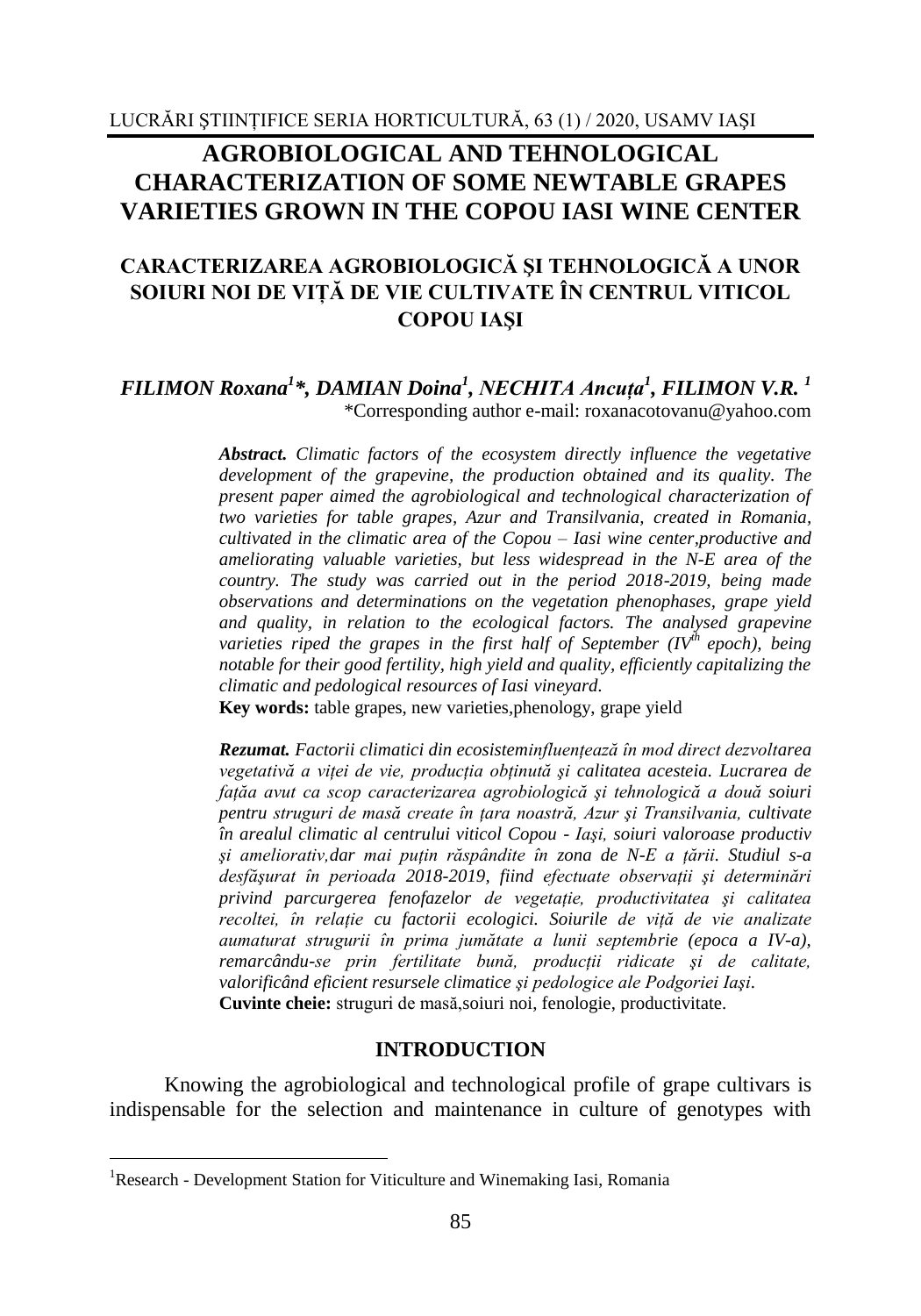LUCRĂRI ŞTIINŢIFICE SERIA HORTICULTURĂ, 63 (1) / 2020, USAMV IAŞI

superior features in terms of grape yield and quality, as well as for the expansion in culture of varieties well adapted to climate conditions and corresponding to consumer requirements (Filimon *et al*., 2016). Grapevine genotypes behave differently under the influence of climate change, depending on their ability to adapt to higher temperatures and drought stress (Creasy and Creasy, 2009).

The aim of this study was to evaluate the agrobiological and technological characteristics of the new table grape autochthonousvarieties Azur and Transilvaniain the pedoclimatic conditions of the N-E area of Romania (Iasi vineyard),in order to capitalize the genetic potential of these varieties and to a better understandingof their capacity to adapt to the climatic conditions of the mentioned vineyard.

# **MATERIAL AND METHOD**

The study was conducted in the years 2018 and 2019, the plant material being represented by two Romanian varieties for table grapes: Azur (Coarnă neagră × Cardinal), created at the Drăgăşani Grapevine Research Station and Transilvania (Black rose × Cardinal), created at the Cluj-Napoca Horticultural Research Station.

The vineyard soil is chernozem, the planting distances are 2.2/1.2 m in the semi-high cultivation system, semi-protected over the winter.The research focused on observations and determinations regarding the vegetation phenophases, productivity, quantity and quality of the crop, in direct relation with ecological factors. Total acidity (g/L tartaric acid) and sugars (g/L) were determined according to OIV (2016).

# **RESULTS AND DISCUSSIONS**

From the climatic point of view, in the period 2018 - 2019 the average of annual temperatures were higher than the multiannual (30 years) value (9.8 °C) reaching10.6°C, in 2018 and 11.6°C, in 2019. Winter of the year 2018 was classified as hot, due to higher temperature registered, with a maximum airtemperatureof 10.7 °C, registered in January and an absolute minimum temperature of −19.7 °C, recorded on 24.01.2018. Winter of the year 2019 was thermally normal, the absolute minimum temperature not exceeding −12.0°C, without affecting the viability of winter buds.

In the Copou - Iaşi wine center, the year 2018 was considered normal in terms of air temperature and amount of precipitations.However, rainfall were unevenly distributed during the vegetation period, with more than half of the annual amount recorded in the June and July (403.8 mm, from a total of 727.8 mm).The year 2019 was classified as dry, with a rainfall deficit. The presence of high temperatures and rainfall during the vegetation period favored the harmonious development of the foliar apparatus, with a positive influence on sugar and phenolic compounds accumulation in grapes.

The climatic conditions directly influenced the vegetation phenophases, starting with budding, between  $16<sup>th</sup>$  and  $27<sup>th</sup>$ April, followed by flowering, between  $24<sup>th</sup>$ May and  $12<sup>th</sup>$ June and grape harvest, between  $23<sup>rd</sup>$ July and  $3<sup>rd</sup>$ August. The data presented in table 1 indicates that in the year 2018, under the influence of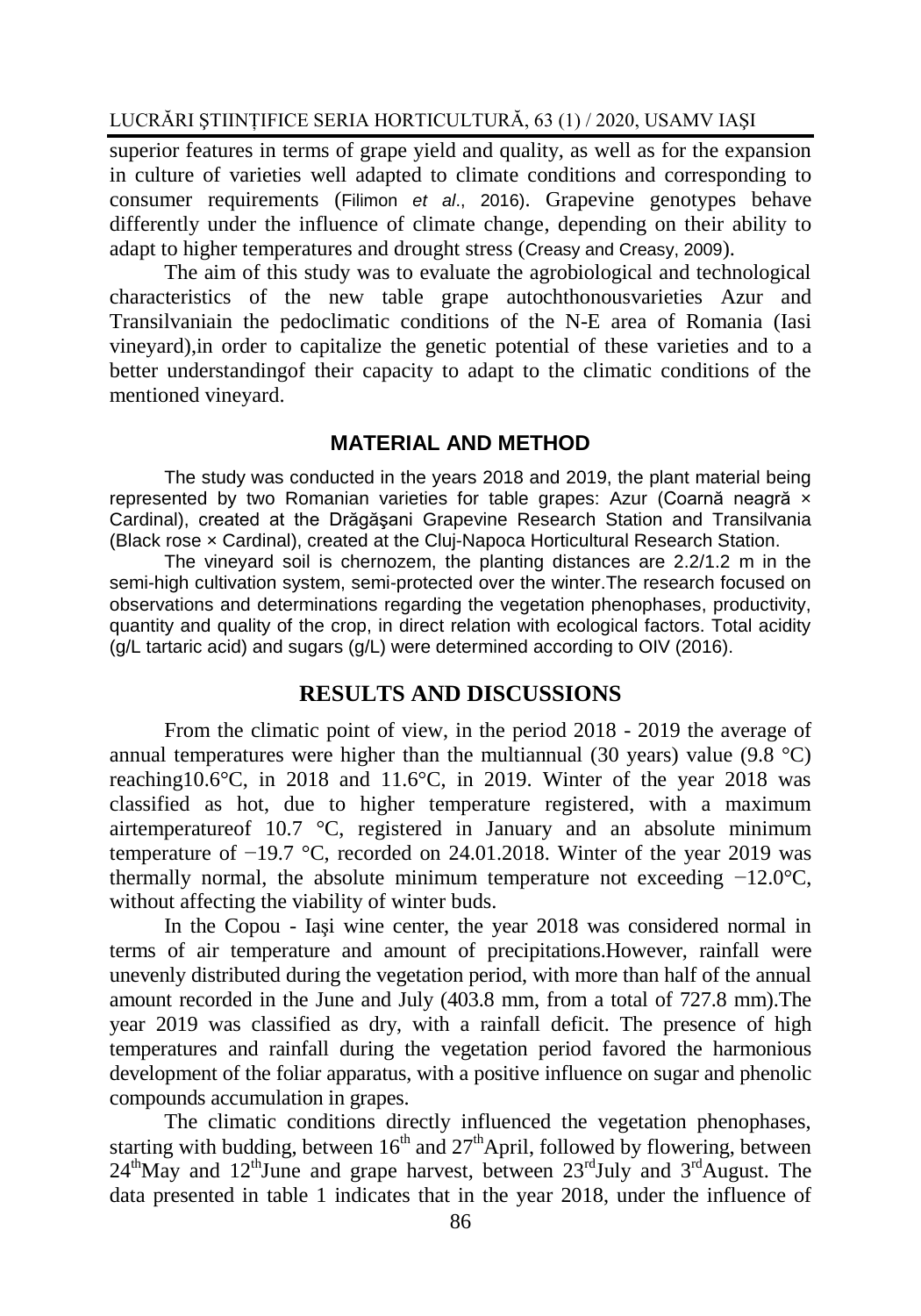# LUCRĂRI ŞTIINŢIFICE SERIA HORTICULTURĂ, 63 (1) / 2020, USAMV IAŞI

annual meteorological factors, the vegetation phenophases occurred with 2 to 15 days earlier, compared to 2019.

| Variety                  | Azur   |         | <b>Transilvania</b> |         |  |  |  |  |  |
|--------------------------|--------|---------|---------------------|---------|--|--|--|--|--|
| <b>Phenophase / Year</b> | 2018   | 2019    | 2018                | 2019    |  |  |  |  |  |
| <b>Budburst</b>          | 16.1V  | 25.1V   | 19.1V               | 27.1V   |  |  |  |  |  |
| <b>Blooming</b>          | 24. V  | 09.VI   | 26. V               | 12.VI   |  |  |  |  |  |
| Veraison                 | 23.VII | 03.VIII | 25.VII              | 03.VIII |  |  |  |  |  |
| Grape maturation         | 11.1X  | 18.1X   | 15.1X               | 19.1X   |  |  |  |  |  |
| Leaf fall                | 5. XI  | 7.XI    | 5. XI               | 7.XI    |  |  |  |  |  |

| Phenological data of Azur and Transilvaniavarieties in lasi vineyard (2018-2019) |
|----------------------------------------------------------------------------------|
|----------------------------------------------------------------------------------|

In the conditions of the Copou - Iaşi viticultural ecosystem the technological maturity of grapes occurred in the first half of September, the harvesting being established at a gluco-acidimetric index between 25 and 30. The cycle of the active vegetation period totaled a number of 183 - 195 days, ending with the normal cessation of metabolic processes (leaf fall), between  $5^{\text{th}}$  and  $7^{\text{th}}$  November.

In the period 2018-2019, the grapes weight of Azur variety was 335 g, the weight of 100 berries was 350-390g and the value of the berry index, represented by the number of berries per 100 g of grapes, was 27.11, confirming the inclusion of this genotype in the category of table grape varieties (tab. 2).

*Table 2*

*Table 1*

#### **The main physico - chemicaland productivity characteristics of the studied varieties (2018-2019)**

| Variety                          | Azur  |               |                              | <b>Transilvania</b> |               |                                                           |  |  |  |
|----------------------------------|-------|---------------|------------------------------|---------------------|---------------|-----------------------------------------------------------|--|--|--|
| <b>Features /Year</b>            | 2018  | 2019          | Mean                         | 2018                | 2019          | Mean                                                      |  |  |  |
| Grape weight (g)                 |       |               |                              |                     |               | 318.00 352.00 335.00 ± 24.04 430.00 518.00 474.00 ± 62.23 |  |  |  |
| Rachis weight (g)                | 8.00  | 11.00         | $9.50 \pm 2.12$              | 11.30               | 12.50         | 11.90±0.85                                                |  |  |  |
| Berries weight per cluster (g)   |       |               | 310.00 341.00 325.50 ± 21.92 |                     |               | 418.70 505.50 462.10±61.38                                |  |  |  |
| Weight of 100 berries (g)        |       |               |                              |                     |               | 350.00 390.00 370.00 ± 28.28 657.00 710.00 683.50 ± 37.48 |  |  |  |
| Berry weight (g)                 | 3.50  | 3.90          | $3.70+0.28$                  | 6.50                | 7.10          | $6.80 \pm 0.42$                                           |  |  |  |
| Skin weight (g)                  | 20.00 | 22.00         | $21.00 \pm 1.41$             | 30.00               | 32.00         | $31.00 \pm 1.41$                                          |  |  |  |
| Pulp weight (g)                  |       |               |                              |                     |               | 318.00 355.00 336.50± 26.16 612.00 662.00 637.00± 35.36   |  |  |  |
| Seeds weight (g)                 | 12.00 | 13.00         | $12.50+0.71$                 | 15.00               | 16.00         | 15.50±0.71                                                |  |  |  |
| Structure index                  | 38.75 | 31.00         | 34.88±5.48                   | 37.05               | 40.44         | $38.75 \pm 2.40$                                          |  |  |  |
| Composition index                | 9.94  | 10.14         | $10.04 \pm 0.14$             | 13.60               | 13.79         | $13.70 \pm 0.13$                                          |  |  |  |
| Berry index                      | 28.57 | 25.64         | $27.11 \pm 2.07$             | 15.38               | 14.08         | 14.73±0.92                                                |  |  |  |
| Yield (kg/vine stock)            | 3.82  | 4.22          | $4.02 \pm 0.28$              | 4.73                | 5.18          | $4.96 \pm 0.32$                                           |  |  |  |
| Sugars (g/L)                     |       | 175.00 172.00 | 173.50±2.12                  |                     | 165.00 153.00 | 159.00±8.49                                               |  |  |  |
| Total acidity (g/L tartric acid) | 5.79  | 5.58          | $5.69 \pm 0.15$              | 5.87                | 6.07          | $5.97+0.14$                                               |  |  |  |
| Sugar/ acidity ratio             | 30.22 | 30.82         | $30.52 \pm 0.42$             | 28.11               | 25.20         | 26.66±2.06                                                |  |  |  |

In the case of the Transilvania variety, the grape weight exceeded 430 g, reaching 518 g in 2019, with an average berry weight of 6.80  $\pm$  0.42 g. The value